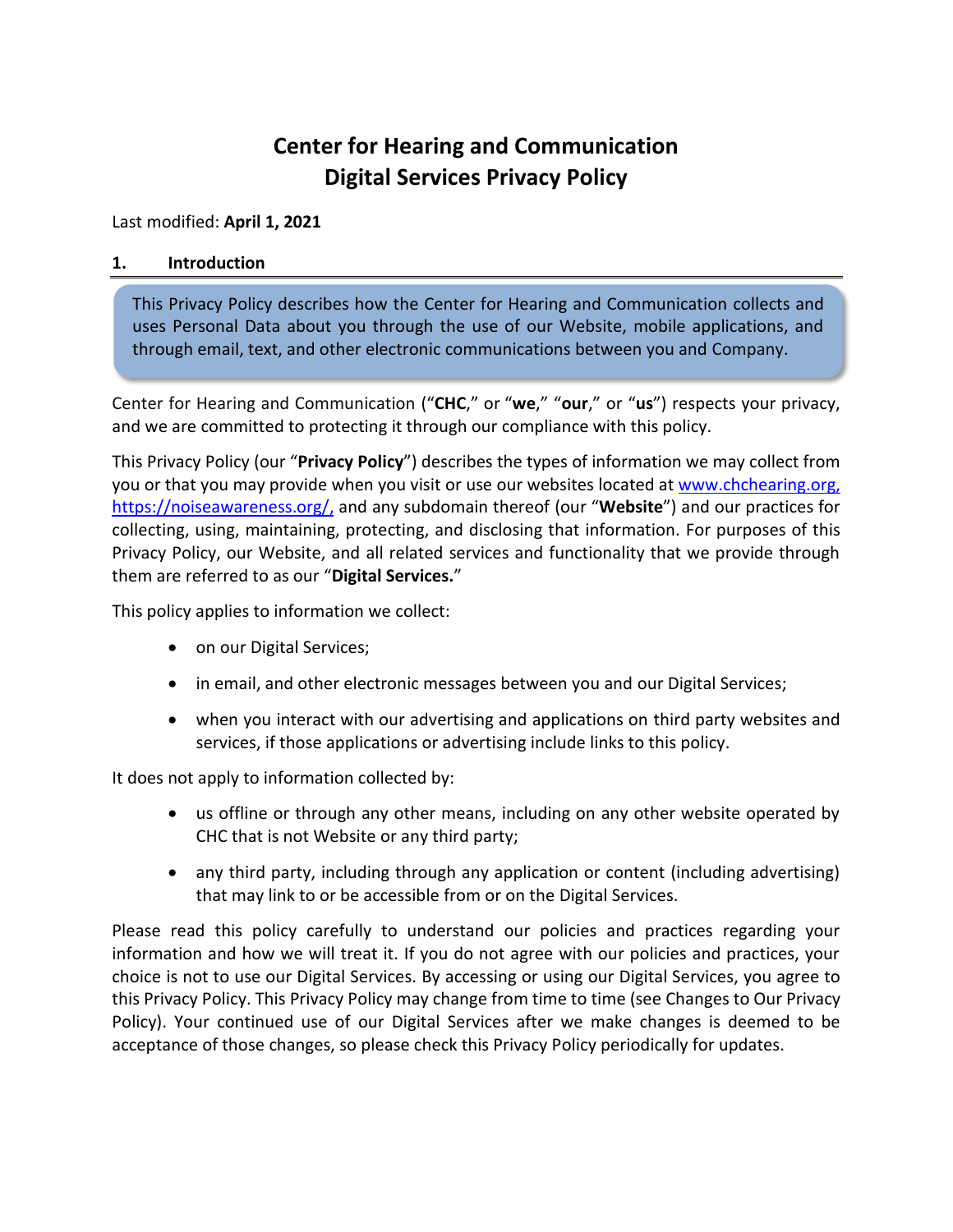#### **2. Children Under the Age of 16**

Our Digital Services are not intended for children under the age of 18 and children under the age of 18 are not permitted to use our Digital Services. We will remove any information about a child under the age of 18 if we become aware of it.

Our Digital Services are not intended for children under 18 years of age. No one under age 18 may provide any information to or through the Digital Services. We do not knowingly collect Personal Data from children under 18. If you are under 18, do not use or provide any information on or in our Digital Services or on or through any of their features, including your name, address, telephone number, email address, or any screen name or user name you may use. If we learn we have collected or received Personal Data from a child under 18 without verification of parental consent, we will delete that information. If you believe we might have any information from a child under 18, please contact us at [jcochary@chchearing.org](mailto:jcochary@chchearing.org) or call us at 917-305-7842.

#### **3. Information We Collect About You and How We Collect It**

We collect different types of information about you, including information that may directly identify you, information that is about you but individually does not personally identify you, and information that we combine with our other users. This includes information that we collect directly from you or through automated collection technologies.

## **Generally**

We collect several types of information from and about users of our Digital Services, specifically information:

- by which you may be personally identified, such as name, e-mail address, address, credit or debit card number (for donation and bill payment purposes only) ("**Personal Data**");
- that is about you but individually does not identify you, such as traffic data, logs, referring/exit pages, date and time of your visit to or use of our Digital Services, error information, clickstream data, and other communication data and the resources that you access and use on or through our Digital Services; or
- about your Internet connection, the equipment you use to access or use our Digital Services and usage details.

We collect this information:

- directly from you when you provide it to us;
- automatically as you navigate through or use our Digital Services. Information collected automatically may include estimated or precise geo-location, usage details, IP addresses, and information collected through cookies and other tracking technologies; and
- From third parties, for example, our business partners.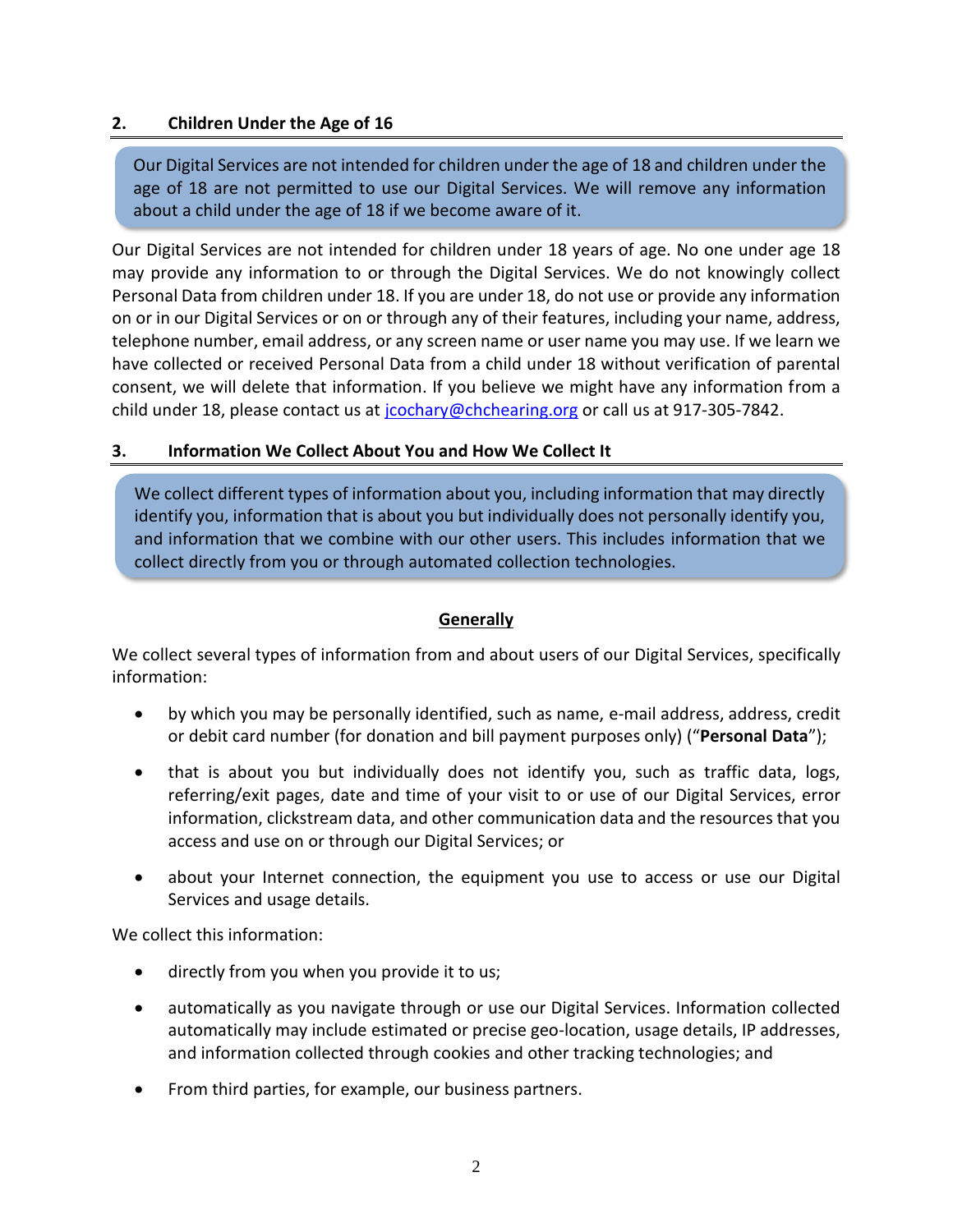## **Information You Provide to Us**

The information we collect on or through our Digital Services is:

- Personal Data such as the data identified above;
- Information that you provide by filling in forms on our Digital Services. This includes information provided at the time of registering to use our Digital Services, using our services or other services available through the Digital Services, or requesting further services. We may also ask you for information when you report a problem with our Digital Services;
- Records and copies of your correspondence (including email addresses), if you contact us; and
- Details of transactions you carry out through our Digital Services. You will be required to provide financial information before making a donation through our Digital Services.

You also may provide information to be published or displayed (hereinafter, "**posted**") on public areas of the Digital Services or transmitted to other users of the Digital Services or third parties (collectively, "**User Contributions**"). Your User Contributions are posted on and transmitted to others at your own risk. Although we limit access to certain pages, please be aware that no security measures are perfect or impenetrable. Additionally, we cannot control the actions of other users of the Digital Services with whom you may choose to share your User Contributions. Therefore, we cannot and do not guarantee that your User Contributions will not be viewed by unauthorized persons.

## **Information We Collect Through Automatic Data Collection Technologies**

As you navigate through and interact with our Digital Services, we may use automatic data collection technologies to collect certain information about your equipment, browsing actions, and patterns, specifically:

- details of your visits to our Digital Services, such as traffic data, location, logs, referring/exit pages, date and time of your visit to or use of our Digital Services, error information, clickstream data, and other communication data and the resources that you access and use on or in the Digital Services; and
- information about your computer, mobile device, and Internet connection, specifically your IP address, operating system, and browser type.

The information we collect automatically may include Personal Data or we may maintain it or associate it with Personal Data we collect in other ways or receive from third parties. It helps us to improve our Digital Services and to deliver a better and more personalized service by enabling us to:

estimate our audience size and usage patterns;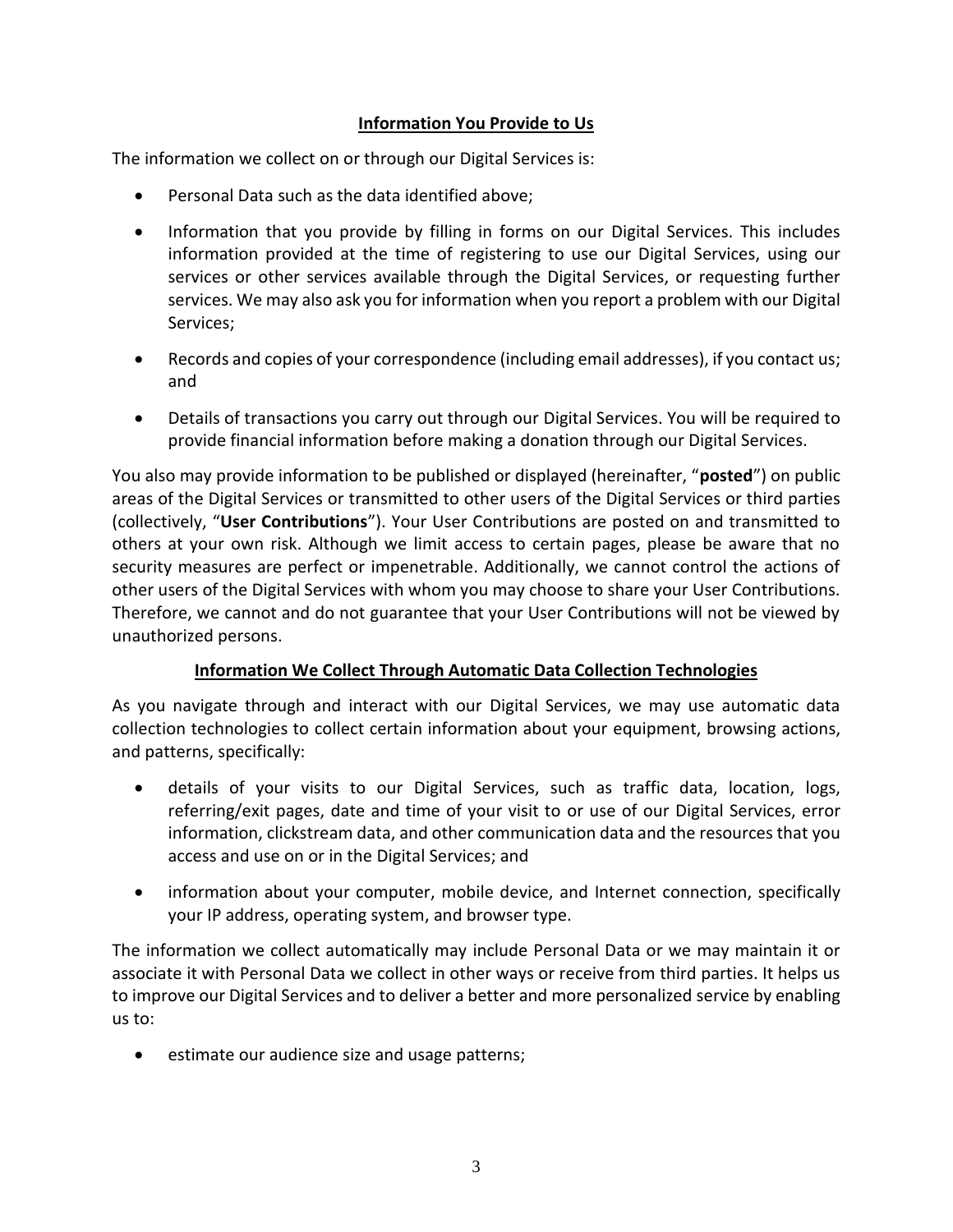- store information about your preferences, allowing us to customize our Digital Services according to your individual interests;
- recognize you when you return to our Digital Services.

The technologies we use for this automatic data collection may include:

- **Cookies (or browser cookies)**. Our service providers may use cookies, web beacons, and other technologies to receive and store certain types of information whenever you interact with our Digital Services through your computer or mobile device. A cookie is a small file or piece of data sent from a website and stored on the hard drive of your computer or mobile device. On your computer, you may refuse to accept browser cookies by activating the appropriate setting on your browser, and you may have similar capabilities on your mobile device in the preferences for your operating system or browser. However, if you select this setting you may be unable to access or use certain parts of our Digital Services. Unless you have adjusted your browser or operating system setting so that it will refuse cookies, our system will issue cookies when you direct your browser to our Website.
- **Google Analytics**. We use Google Analytics, a web analytics service provided by Google, Inc. ("**Google**") to collect certain information relating to your use of our Website. Google Analytics uses "**cookies,**" which are text files placed on your computer, to help our Website analyze how users use the site. You can find out more about how Google uses data when you visit our Website by visiting "How Google uses data when you use our partners' sites or apps," (located at [www.google.com/policies/privacy/partners/\)](http://www.google.com/policies/privacy/partners/). We may also use Google Analytics Advertising Features or other advertising networks to provide you with interest-based advertising based on your online activity. For more information regarding Google Analytics please visit Google's website, and pages that describe Google Analytics, such as [www.google.com/analytics/learn/privacy.html.](http://www.google.com/analytics/learn/privacy.html)

#### **4. How We Use Your Information**

We use your Personal Data for various purposes described below, including to:

- provide our Digital Services to you;
- provide products and services to you;
- provide you with information you request from us;
- enforce our rights arising from contracts;
- notify you about changes; and
- provide you with notices about your account.

We use information that we collect about you or that you provide to us, including any Personal Data:

- to provide our Website and its functionality, contents and services to;
- to provide our services to you;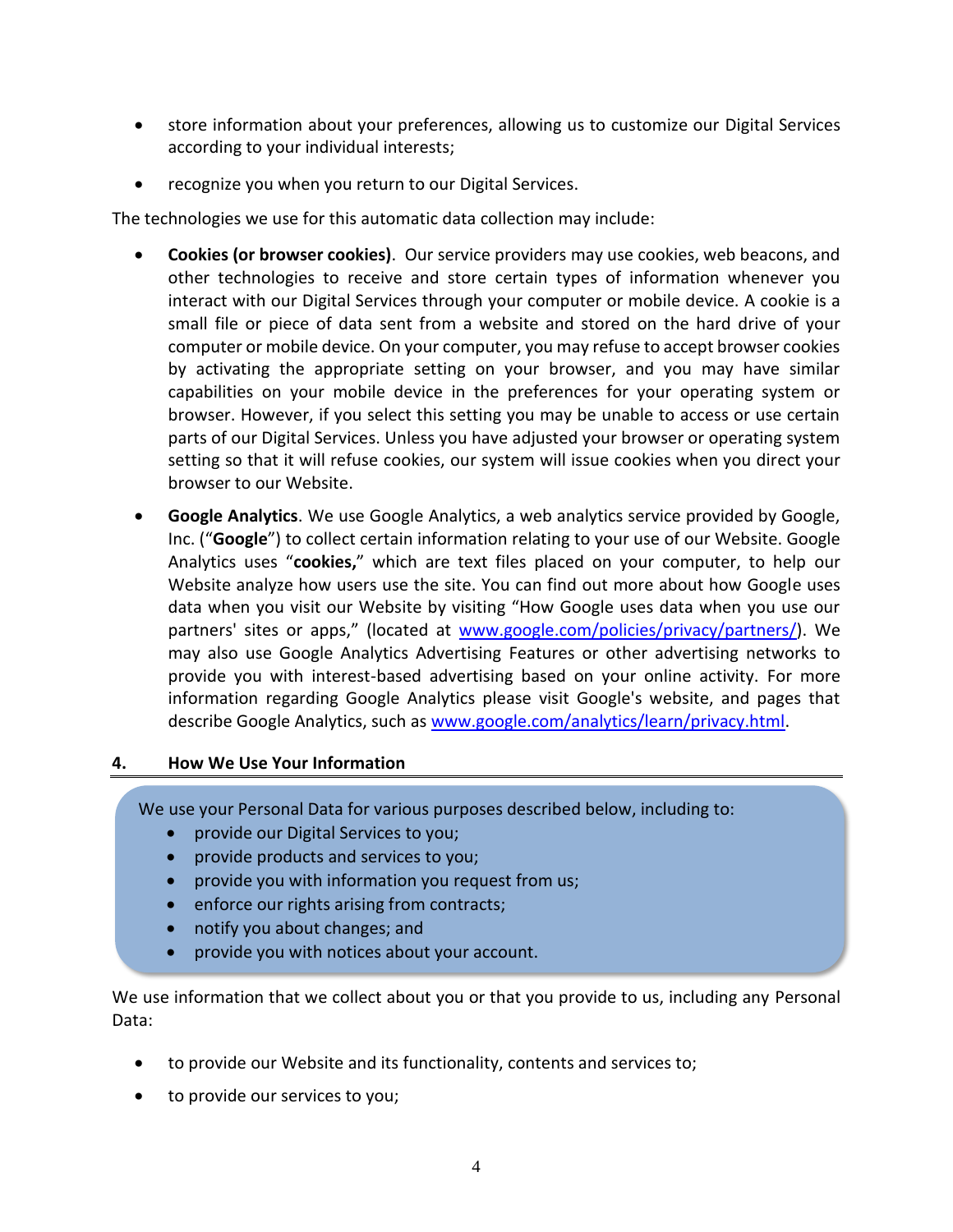- to provide you with information, products, or services that you request from us or that may be of interest to you;
- to process, fulfill, support, and administer transactions and services ordered by you;
- to contact you in response to a request;
- to fulfill any other purpose for which you provide it;
- to notify you about changes to our Digital Services or any products or services we offer or provide though them;
- in any other way we may describe when you provide the information; and
- for any other purpose with your consent.

We may also use your information to contact you about developments in hearing health care, technology, services, and events that may be of interest to you, including through newsletters. If you wish to opt-out of receiving such communications, you may do so at any time by clicking unsubscribe at the bottom of these communications. For more information, see [Choices About](#page-5-0)  [How We Use and Disclose Your Information.](#page-5-0)

#### **5. Disclosure of Your Information**

We do not share, sell, or otherwise disclose your Personal Data for purposes other than those outlined in this Privacy Policy. We disclose your Personal Data to a few third parties, including:

- our affiliates and third party service providers that we use to support our business;
- to a company we merge, acquire, or that buys us, or in the event of change in structure of our company of any form;
- to comply with our legal obligations;
- to affiliates and third parties for their own commercial purposes;
- to enforce our rights; and
- with your consent.

We do not share, sell, or otherwise disclose your Personal Data for purposes other than those outlined in this Privacy Policy. However, we may disclose aggregated information about our users, and information that does not identify any individual, without restriction.

We may disclose Personal Data that we collect or you provide as described in our Privacy Policy:

- to affiliates, contractors, service providers, and other third parties we use to support our business. The services provided by these organizations include providing IT and infrastructure support services;
- to a buyer or other successor in the event of a merger, divestiture, restructuring, reorganization, dissolution, or other sale or transfer of some or all of our assets, whether as a going concern or as part of bankruptcy, liquidation, or similar proceeding, in which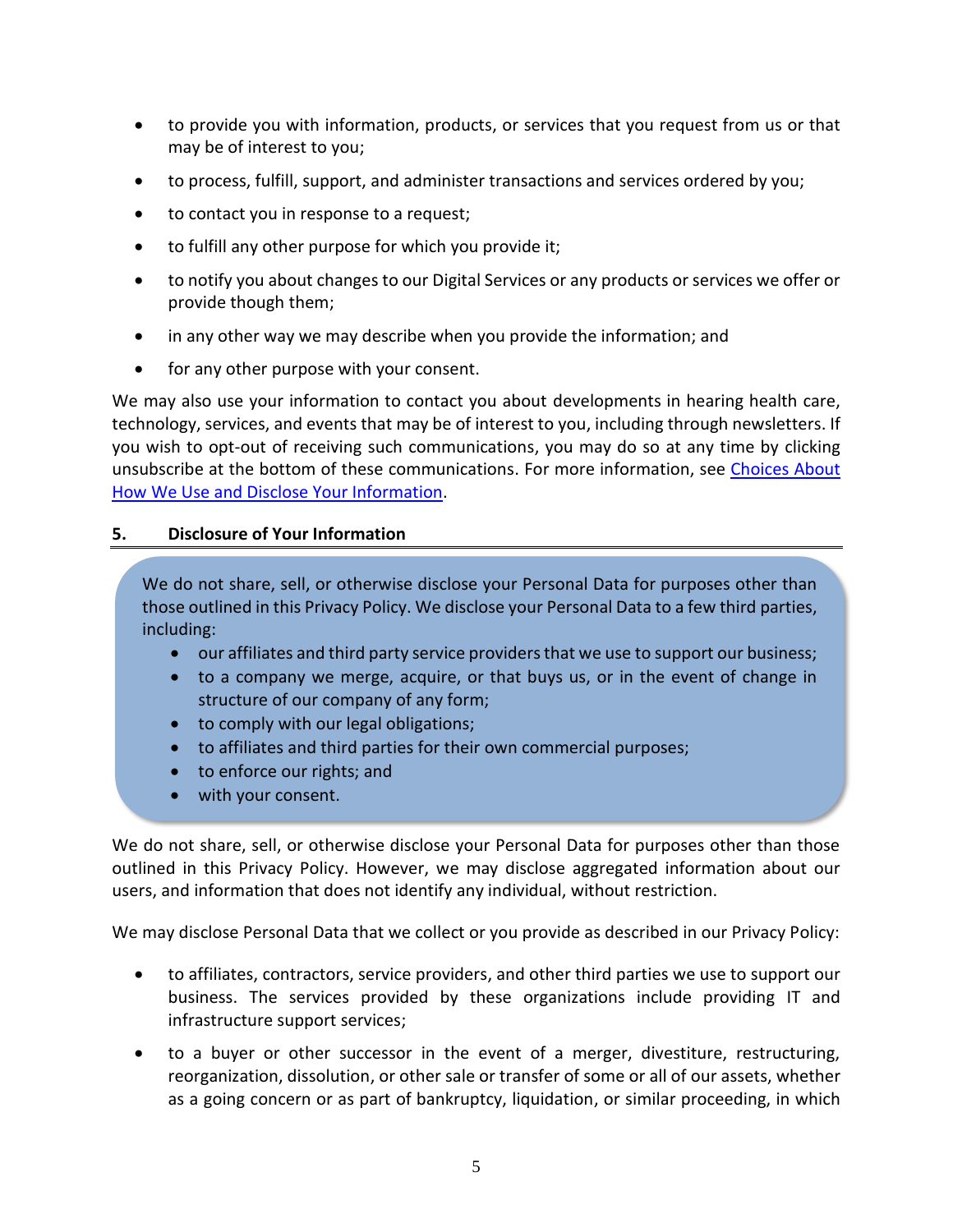Personal Data held by CHC about our Digital Services users are among the assets transferred;

- to fulfill the purpose for which you provide it;
- for any other purpose disclosed by us when you provide the information;
- with your consent.

We may also disclose your Personal Data:

- to comply with any court order, law, or legal process, including to respond to any government or regulatory request;
- if we believe disclosure is necessary or appropriate to protect the rights, property, or safety of CHC, our customers, or others. This includes exchanging information with other companies and organizations for the purposes of fraud protection.

#### <span id="page-5-0"></span>**6. Choices About How We Use and Disclose Your Information**

We offer you choices on how you can opt out of our use of tracking technology, disclosure of your Personal Data for our advertising to you, and other targeted advertising.

We do not control the collection and use of your information collected by third parties described above in Disclosure of Your Information. These third parties may aggregate the information they collect with information from their other customers for their own purposes.

In addition, we strive to provide you with choices regarding the Personal Data you provide to us. We have created mechanisms to provide you with control over your Personal Data:

- **Tracking Technologies and Advertising**. You can set your browser or operating to refuse all or some cookies, or to alert you when cookies are being sent. If you disable or refuse cookies, please note that some parts of our Digital Services may then be inaccessible or not function properly.
- **Disclosure of Your Information to Third Parties**. By using our Digital Services to make a donation to CHC, you consent to our sharing of your Personal Data with third parties to the extent necessary for processing of the donation payment.

## **7. Your Rights Regarding Your Information and Accessing and Correcting Your Information**

You may contact us to access or change your Personal Data. You may also be able to review and change your personal information by logging into the Digital Service and visiting your Account Preferences page.

You can Contact Us at [jcochary@chchearing.org](mailto:jcochary@chchearing.org) to access and/or find out what information we have about you, and to correct that information. You may also notify us through the Contact Information below of any changes or errors in any Personal Data we have about you to ensure that it is complete, accurate, and as current as possible. We may also not be able to accommodate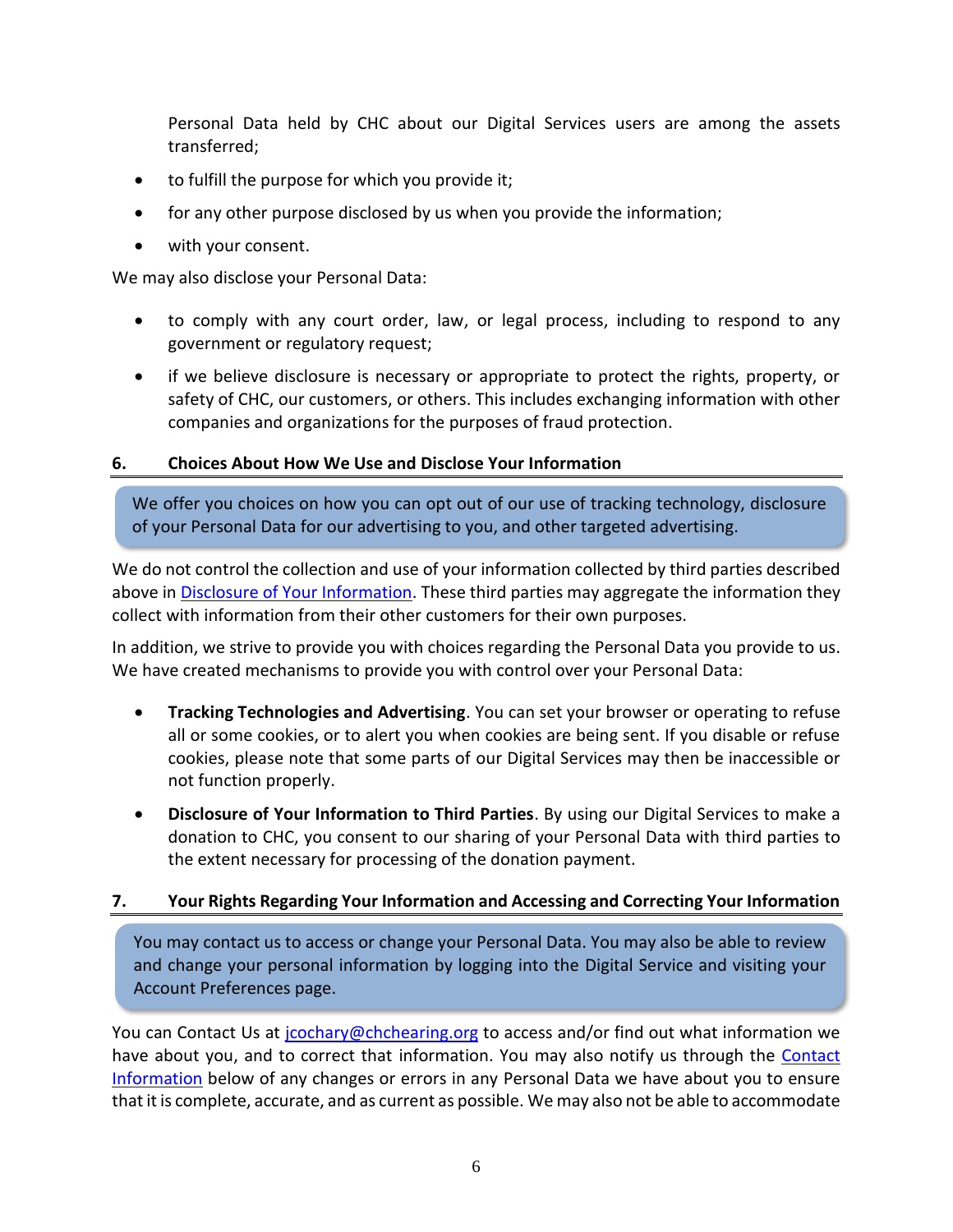your request if we believe it would violate any law or legal requirement or cause the information to be incorrect.

## **8. Do Not Track Signals**

We currently do not use automated data collection technologies to track you across websites. We currently do not honor do-not-track signals that may be sent by some browsers.

Some web browsers permit you to broadcast a signal to websites and online services indicating a preference that they "do not track" your online activities. At this time, we do not honor such signals, but we currently do not use automated data collection technologies to collect information about your online activities over time and across third party websites or other online services (behavioral advertising).

## **9. Data Security**

Information transmitted over the Internet is not completely secure, but we do our best to protect your Personal Data. You can help protect your Personal Data and other information by keeping your password to our Digital Services confidential.

We have implemented measures designed to secure your Personal Data from accidental loss and from unauthorized access, use, alteration, and disclosure. We use encryption technology for information sent and received by us.

Unfortunately, the transmission of information via the Internet is not completely secure. Although we do our best to protect your Personal Data, we cannot guarantee the security of your Personal Data transmitted to, on or through our Digital Services. Any transmission of Personal Data is at your own risk. We are not responsible for circumvention of any privacy settings or security measures contained on the Website, in your operating system.

# **10. California Privacy Rights for California Residents**

Under some circumstances, California law may provide you with the right to obtain a list of third parties (if any) that we provide your Personal Data to for their own direct marketing purposes.

## **CALIFORNIA PRIVACY RIGHTS**

These **California Privacy Rights** supplement the other information contained in our Privacy Policy and applies solely to all visitors, users, and others who reside in the State of California ("**consumers**" or "**you**"). This notice is to comply with the California Consumer Privacy Act of 2018 ("**CCPA**") and any terms defined in the CCPA have the same meaning when used in this notice. We may update these California Privacy Rights as necessary and in the event of changes in the CCPA. These terms apply only to California residents.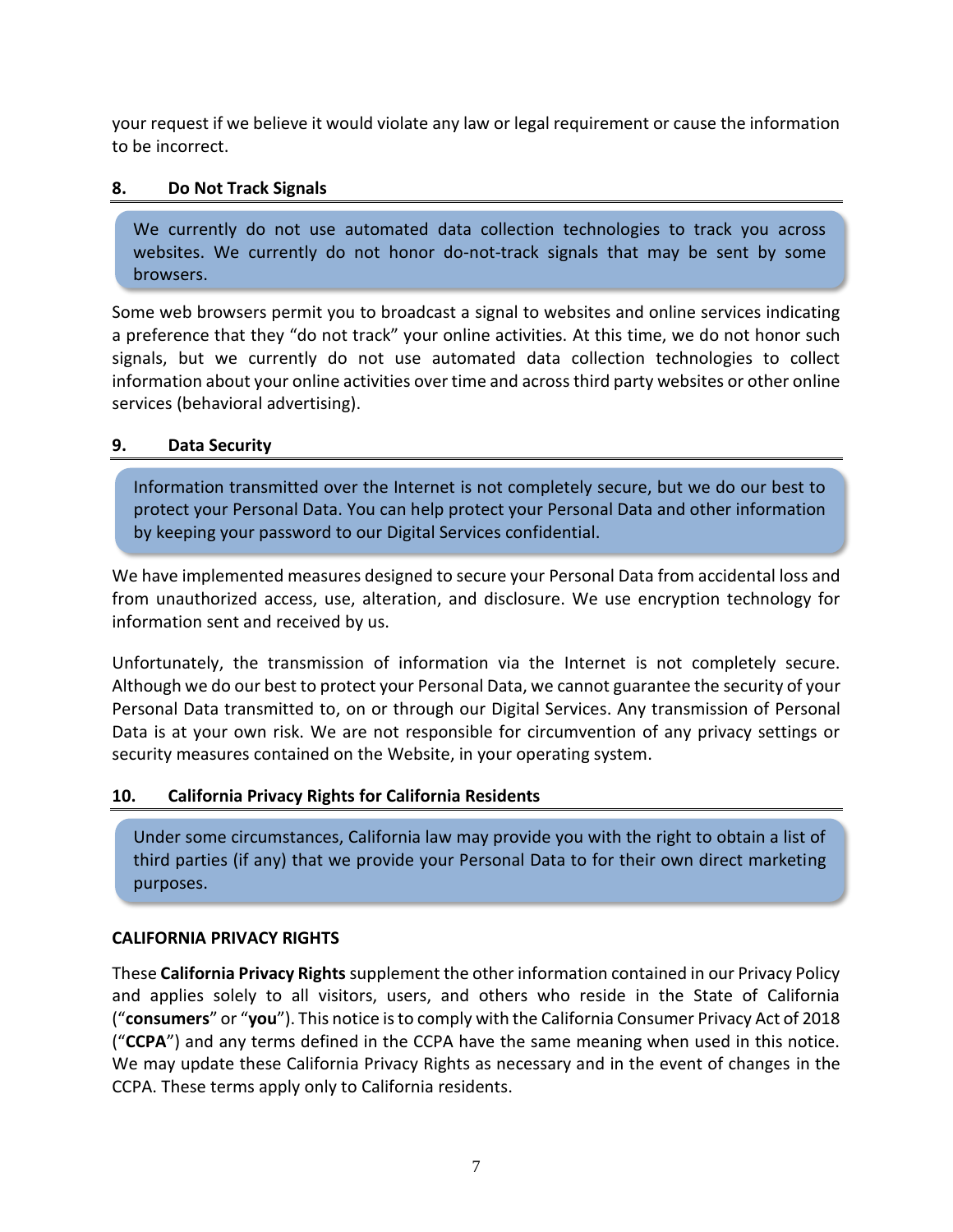# **Categories of Personal Information Company Collects – California Residents**

As described in more detail in other areas of our Privacy Policy, we collect and/or disclose personal information about you when you visit use our Digital Services, including information about you that you provide to us, and information that we automatically collect from you or your computer or device as you use our Digital Services (collectively, "**Personal Information**"). Please refer to **Information We Collect About You and How We Collect It** for additional information and details.

Personal information does not include information that is: (a) publicly available information from government records; (b) de-identified or aggregated consumer information; or (c) certain information excluded from the scope of CCPA (e.g., PHI covered under HIPAA and medical information covered under the California Medical Information Act).

# **Categories of Sources from which Company has collected Personal Information**

We collect Personal Information directly from you, for example when you provide it to us, when you contact us through our Digital Services; and indirectly from you automatically through your computer or device as you use our Digital Services. We may also collect Personal Information about you from our service providers.

# **Use of Personal Information Collected from California Residents**

We do not sell your Personal Information and have not done so in the prior 12 months from the effective date of this Policy. We may use or disclose the personal information we collect for our business purposes described elsewhere in this Privacy Policy (for example, please refer to "**How We Use Your Information**" and "**Disclosure of Your Information**").

# **Sharing Personal Information - California Residents**

CHC may disclose your Personal Information to a third party for one or more business purposes. When we disclose Personal Information for a business purpose, such as to service providers, we enter a contract that describes the purpose and requires the recipient to both keep that Personal Information confidential and not use it for any purpose except performing the contract.

# **Disclosures of Personal Information for Business Purposes:**

We may disclose your Personal Information for our business purposes, such as your contact information, other information you have provided to us and unique identifiers that identify you to us or to our service providers, such as companies that assist us with our services. Please refer to **Information We Collect About You and How We Collect It** for additional information and details.

We disclose your Personal Information to certain third parties such as our health care provider partners, service providers, including companies that assist us with our services. For additional information please refer to **How We Use Your Information** and **Disclosure of Your Information**.

# **Access Request Rights**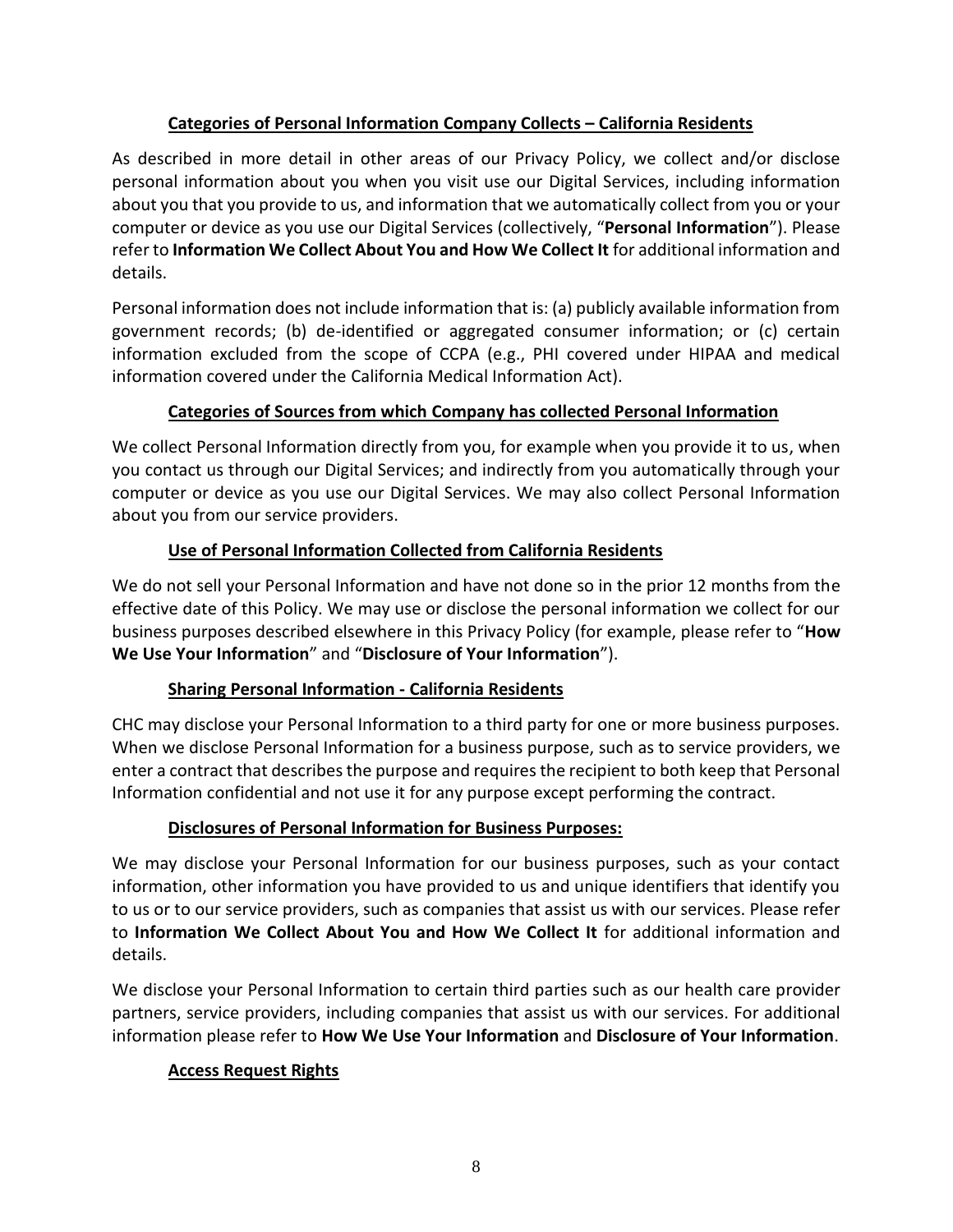California residence have the right to request that CHC disclose certain information to you about our collection and use of your Personal Information over the past 12 months for the above business and commercial purposes. To submit an access request, see [Exercising Access and](#page-8-0)  [Deletion Rights.](#page-8-0) Once we receive and confirm your verifiable consumer request, we will disclose to you:

- The categories of Personal Information we collected about you.
- The categories of sources for the Personal Information we collected about you.
- Our business or commercial purpose for collecting that Personal Information.
- The categories of third parties with whom we share that Personal Information.
- The specific pieces of Personal Information we collected about you.

# **Deletion Request Rights**

California residents have the right to request that CHC delete your Personal Information that we collected from you and retained, subject to certain exceptions. Once we receive and confirm your verifiable consumer request, we will delete (and direct our service providers to delete) your Personal Information from our records, unless certain exceptions apply.

# **Exercising Access and Deletion Rights**

<span id="page-8-0"></span>To exercise the access and deletion rights described above, please submit a verifiable consumer request to us by either:

- Calling us at 917-305-7842.
- Emailing us at [jcochary@chchearing.org](mailto:jcochary@chchearing.org).

Only you, or a person registered with the California Secretary of State that you authorize to act on your behalf, may make a verifiable consumer request related to your Personal Information. You may also make a verifiable consumer request on behalf of your minor child. You may only make a verifiable consumer request for access twice within a 12-month period. The verifiable consumer request must:

- Provide sufficient information that allows us to reasonably verify you are the person about whom we collected Personal Information or an authorized representative.
- Describe your request with sufficient detail that allows us to properly understand, evaluate, and respond to it.

# **Non-Discrimination**

We will not discriminate against you for exercising any of your CCPA rights. Unless permitted by the CCPA, we will not:

• Deny you services.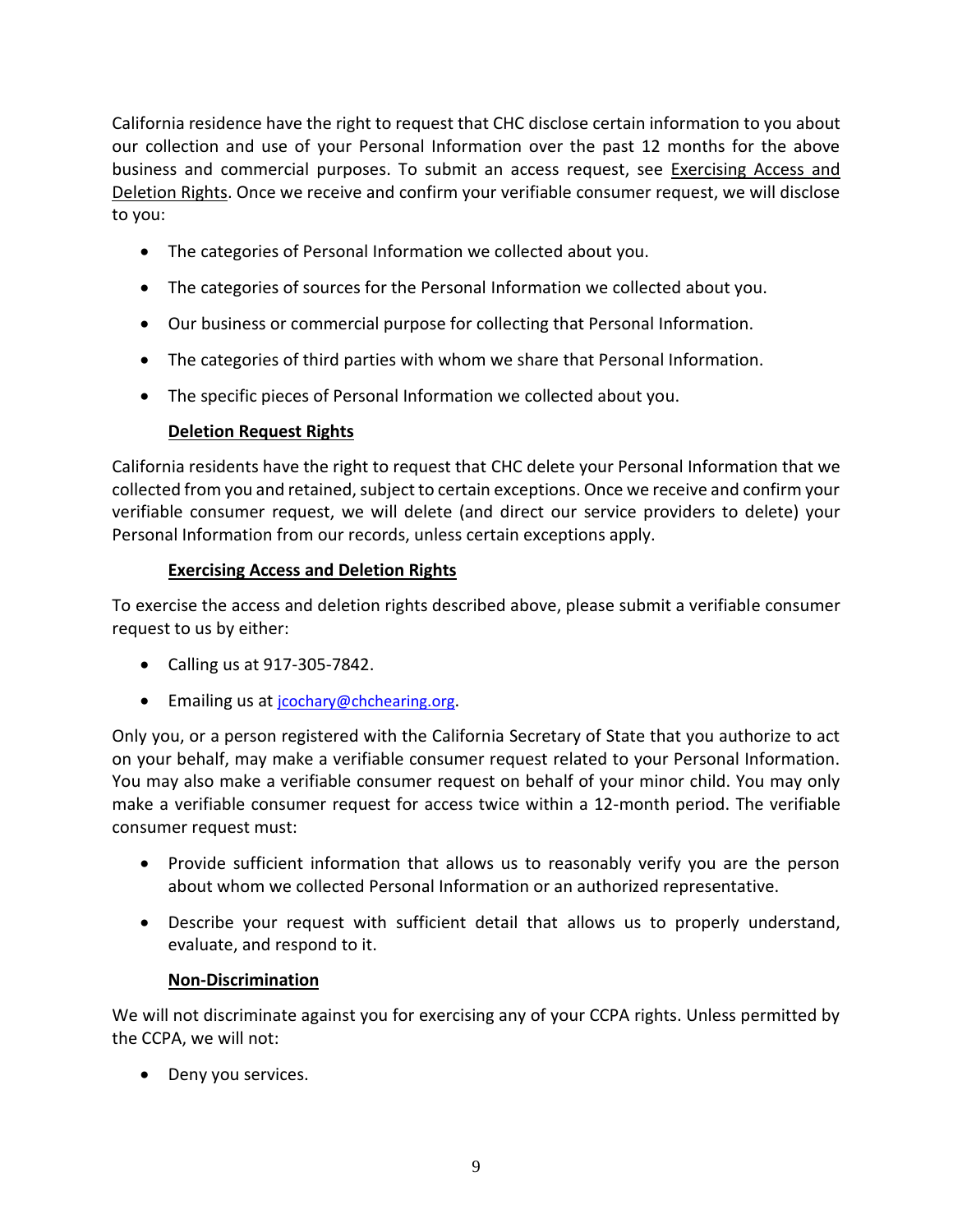• Provide you a different level or quality of services.

## **Other California Privacy Rights**

California Civil Code Section 1798.83 (California's "**Shine the Light**" law) permits users of our Digital Services that are California residents and who provide Personal Information in obtaining products and services for personal, family, or household use to request certain information regarding our disclosure of Personal Information to third parties for their own direct marketing purposes. If applicable, this information would include the categories of Personal Information and the names and addresses of those businesses with which we shared your Personal Information with for the immediately prior calendar year (e.g. requests made in 2020 will receive information regarding such activities in 2019). You may request this information once per calendar year. To make such a request, please contact us by email at [jcochary@chchearing.org](mailto:jcochary@chchearing.org).

California Civil Code Section 1798.83 (California's "**Shine the Light**" law) permits users of our Digital Servicesthat are California residents and who provide Personal Data in obtaining products and services for personal, family, or household use to request certain information regarding our disclosure of Personal Data to third parties for their own direct marketing purposes. If applicable, this information would include the categories of Personal Data and the names and addresses of those businesses with which we shared your Personal Data with for the immediately prior calendar year (e.g. requests made in 2020 will receive information regarding such activities in 2019). You may request this information once per calendar year. To make such a request, please contact us using the Contact Information below.

## **11. Changes to Our Privacy Policy**

We will post any changes to our Privacy Policy on our Website. If we make material changes to our Privacy Policy, we may notify you of such changes through your contact information and invite you to review (and accept, if necessary) the changes.

We may change this Privacy Policy at any time. It is our policy to post any changes we make to our Privacy Policy on this page with a notice that the Privacy Policy has been updated on the Website's home page. If we make material changes to how we treat our users' Personal Data, we will notify you through a notice on the Website's home page. The date this Privacy Policy was last revised is identified at the top of the page. You are responsible for ensuring we have an up-todate active and deliverable email address for you, and for periodically visiting our Website and reviewing this Privacy Policy to check for any changes.

## **12. Contact Information**

You may contact us through the contact information below.

If you have any questions, concerns, complaints or suggestions regarding our Privacy Policy or otherwise need to contact us, you may contact us at the contact information below or through the "Contact Us" page on or in our Digital Services.